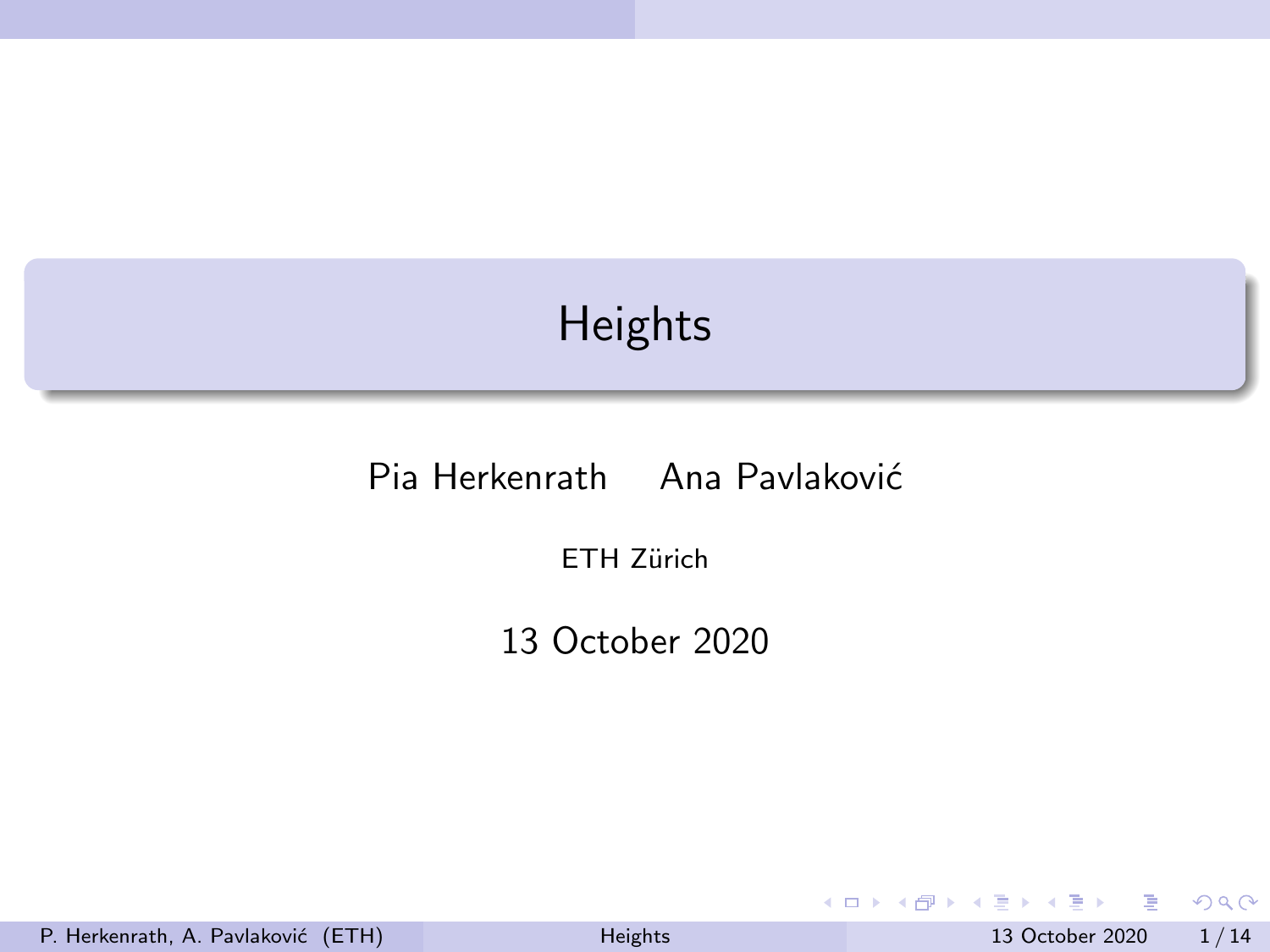# Table of Contents

- 1 [Basic Definitions](#page-2-0)
- 2 [Some Results](#page-7-0)
- 3 [Proof of Lemma 1](#page-11-0)
- 4 [Proof of Lemma 2](#page-12-0)
- 5 [Proof of Lemma 3](#page-15-0)

### 6 [References](#page-16-0)

4 0 8

目

 $QQ$ 

ヨメ メヨメ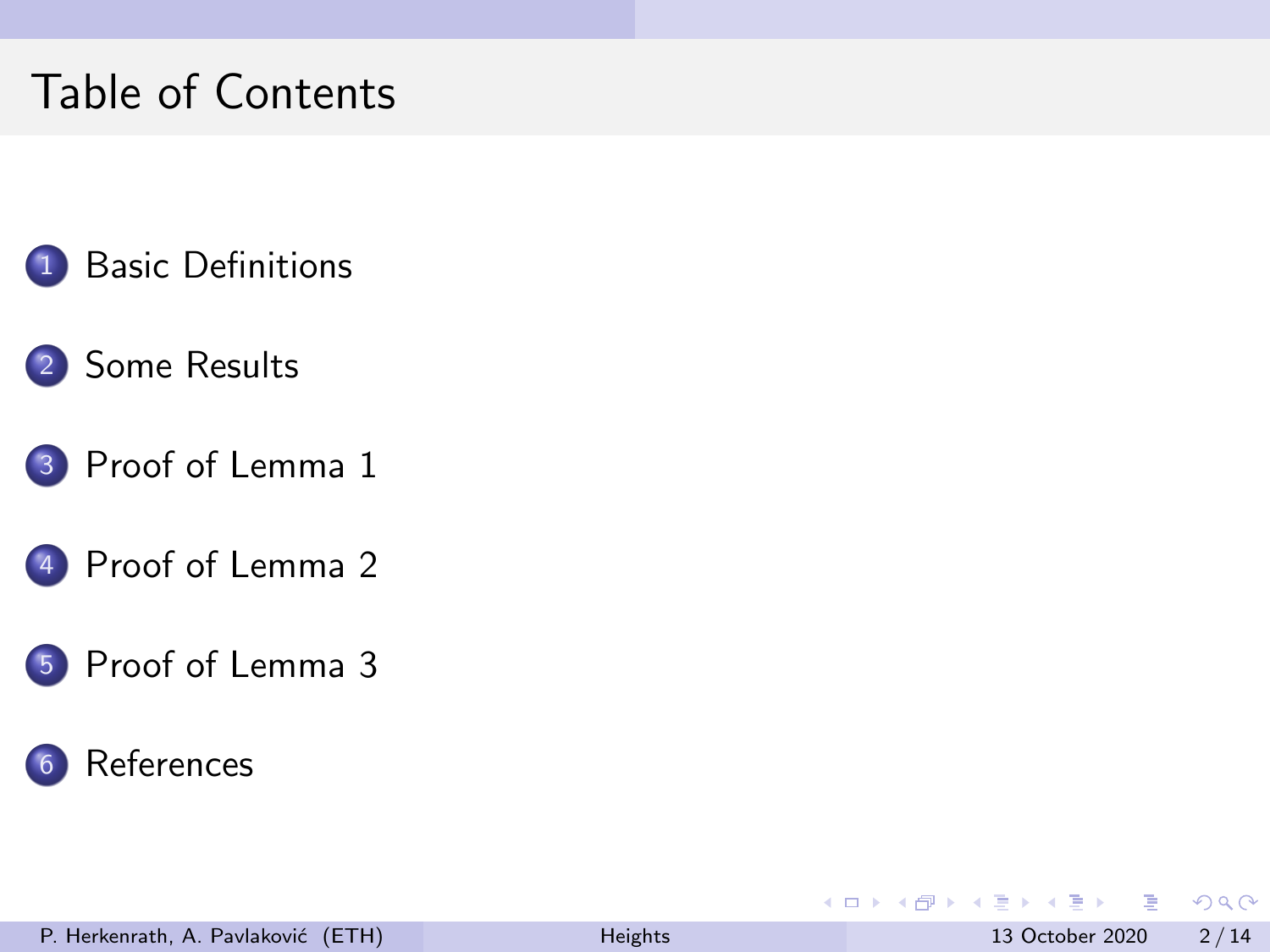## <span id="page-2-0"></span>Height of A Rational Number

### **Definition**

Let  $x = \frac{m}{n}$  $\frac{m}{n}$  be a rational number in lowest terms. The *height* of x is given by

$$
H(x) = H\left(\frac{m}{n}\right) = \max\{|m|, |n|\}
$$

æ

 $\Omega$ 

イロト イ押ト イヨト イヨ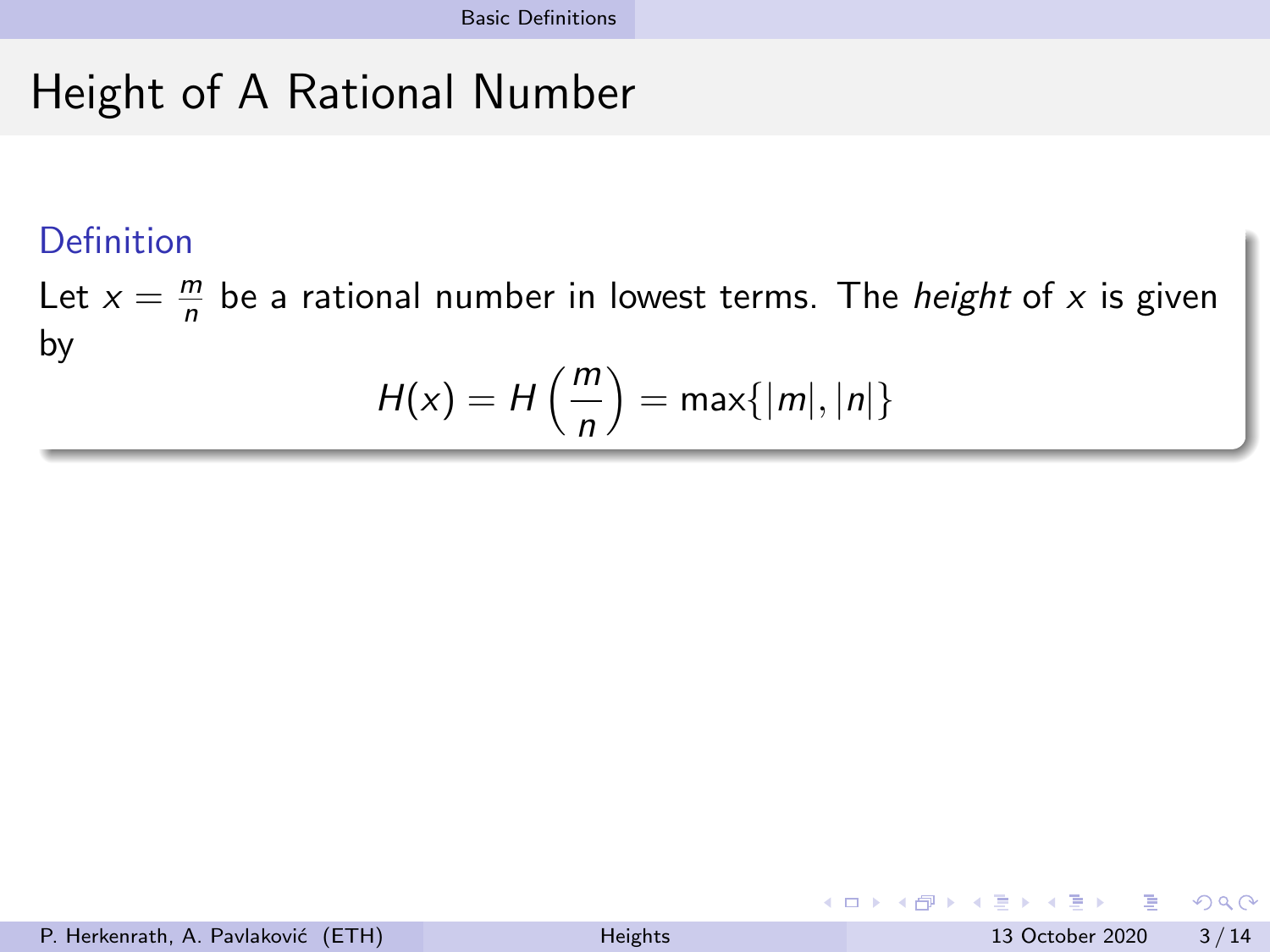## Height of A Rational Number

### **Definition**

Let  $x = \frac{m}{n}$  $\frac{m}{n}$  be a rational number in lowest terms. The *height* of x is given by

$$
H(x) = H\left(\frac{m}{n}\right) = \max\{|m|, |n|\}
$$

Examples:

$$
H\left(\frac{1}{2}\right) = 2 \qquad H\left(\frac{999}{2000}\right) = 2000
$$

æ

 $\Omega$ 

イロト イ押ト イヨト イヨ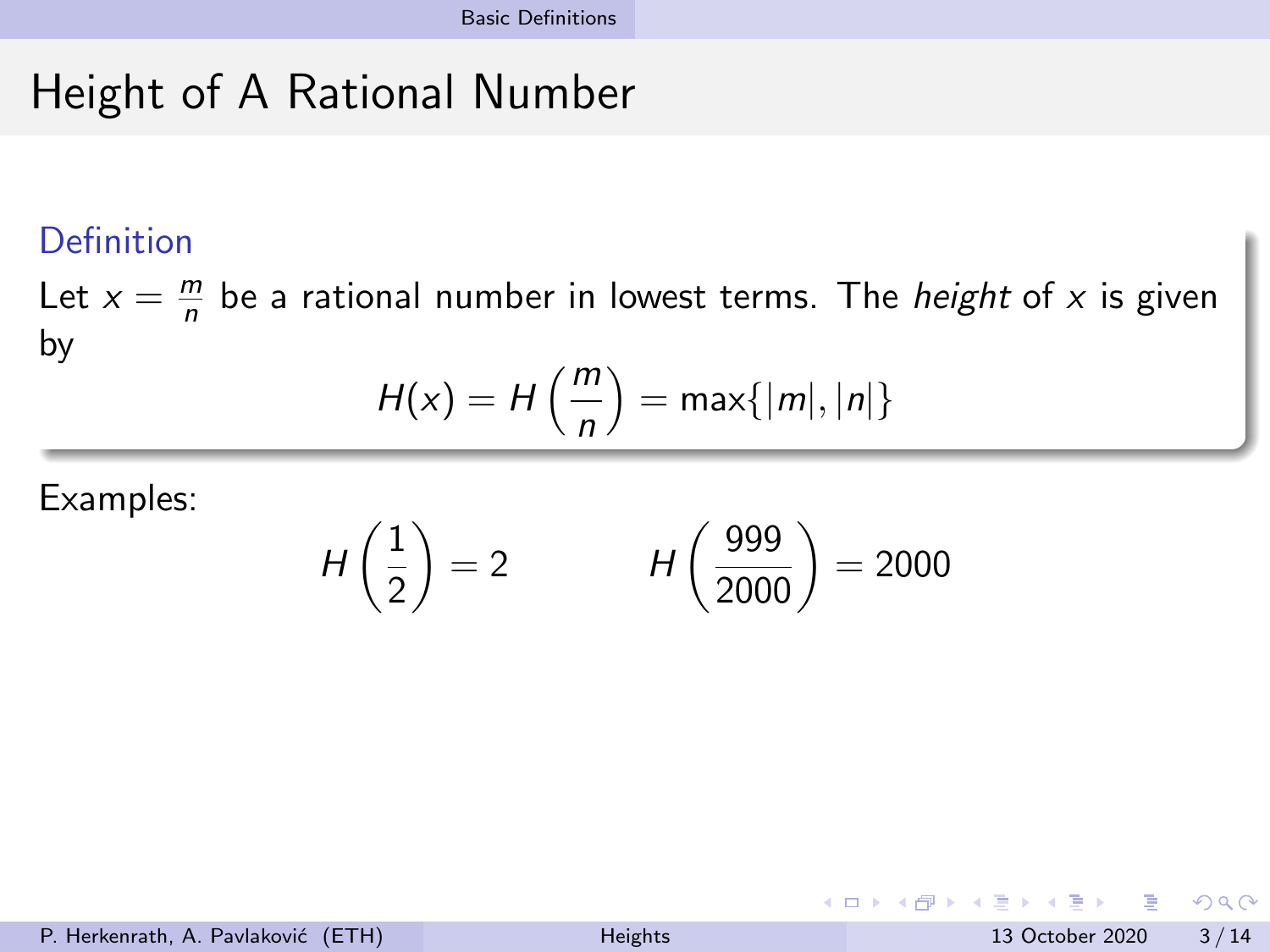# Height of A Rational Number

### Definition

Let  $x = \frac{m}{n}$  $\frac{m}{n}$  be a rational number in lowest terms. The *height* of x is given by

$$
H(x) = H\left(\frac{m}{n}\right) = \max\{|m|, |n|\}
$$

Examples:

$$
H\left(\frac{1}{2}\right) = 2 \qquad H\left(\frac{999}{2000}\right) = 2000
$$

#### Finiteness Property

The set of all rational numbers with height smaller than a fixed constant d is finite.

| P. Herkenrath, A. Pavlaković (ETH) | <b>Heights</b> | 3/14<br>13 October 2020 |
|------------------------------------|----------------|-------------------------|
|------------------------------------|----------------|-------------------------|

 $200$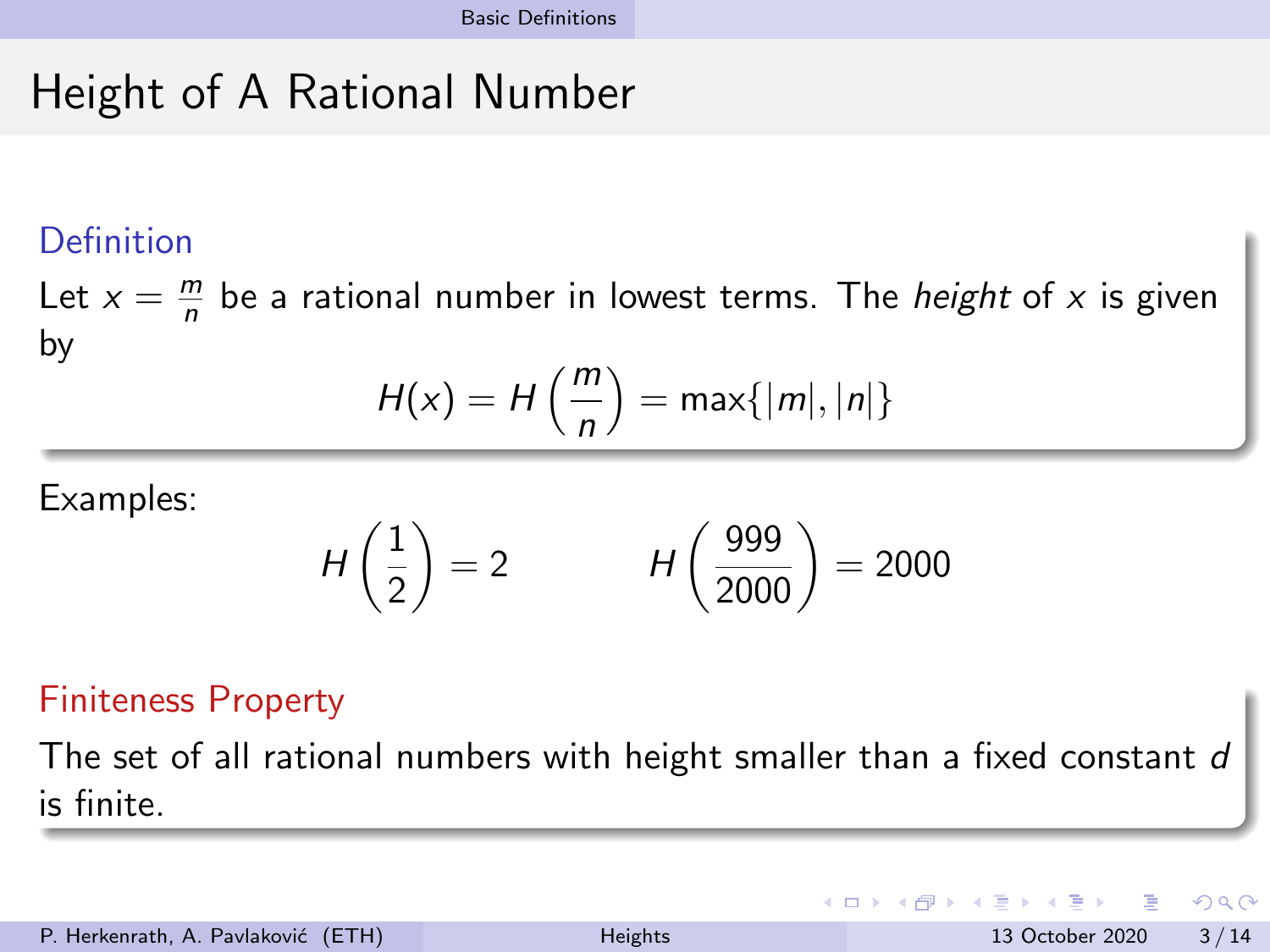# Height of A Point on A Cubic Curve

Consider a non-singular cubic curve C:

$$
y^2 = f(x) = x^3 + ax^2 + bx + c
$$

where  $a$ ,  $b$ , and  $c$  are integer coefficients. Let  $P = (x, y)$  be a rational point on the curve.

#### **Definition**

The height of  $P$  is defined as

$$
H(P)=H(x)
$$

Convention:  $H(\mathcal{O})=1$ 

 $\Omega$ 

イロト イ押ト イヨト イヨト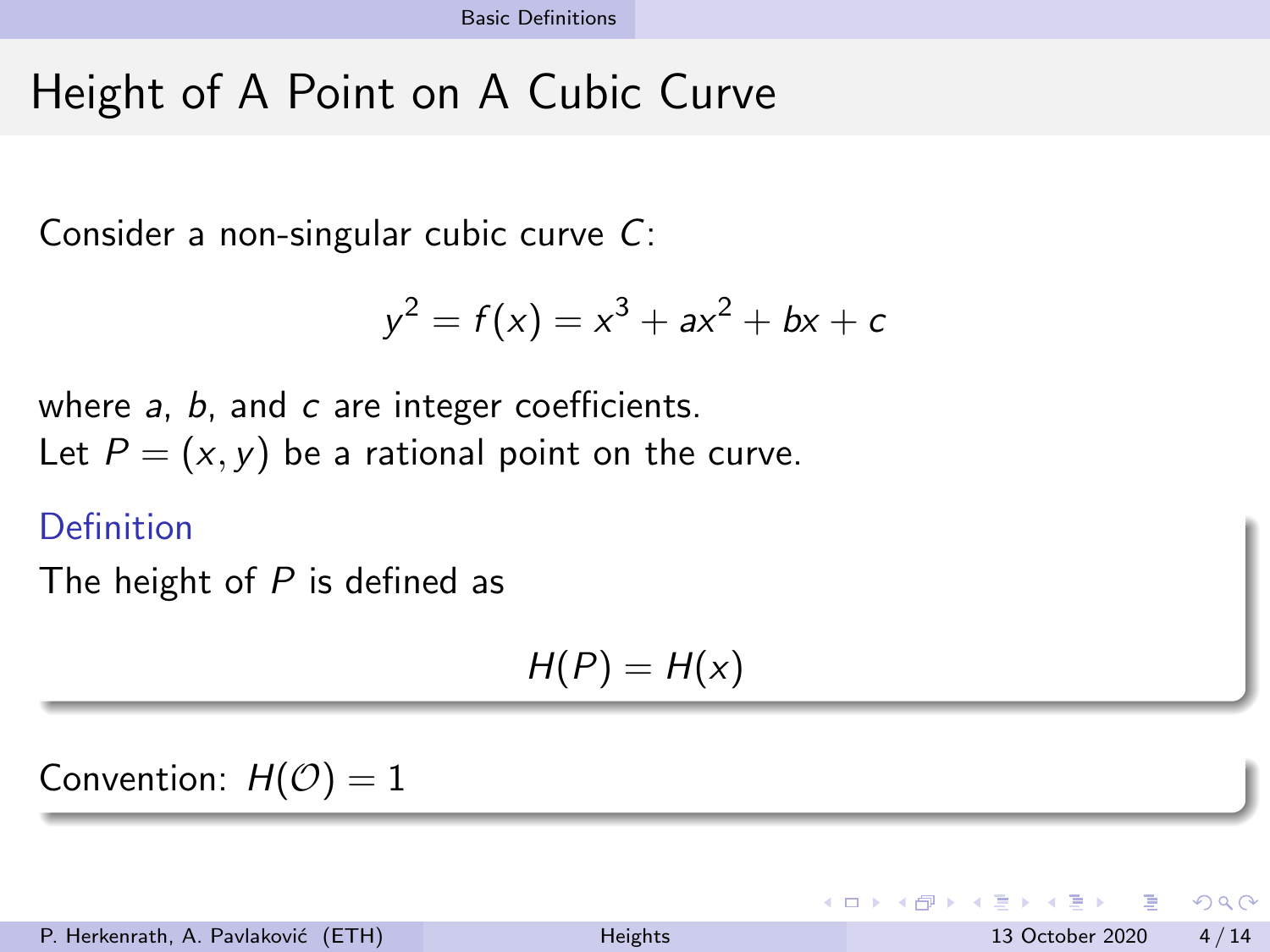# Height of A Point on A Cubic Curve

#### **Definition**

The small  $h$  height of  $P$  is defined as

 $h(P) = log H(P)$ 

目

イロト イ押ト イヨト イヨト

 $QQ$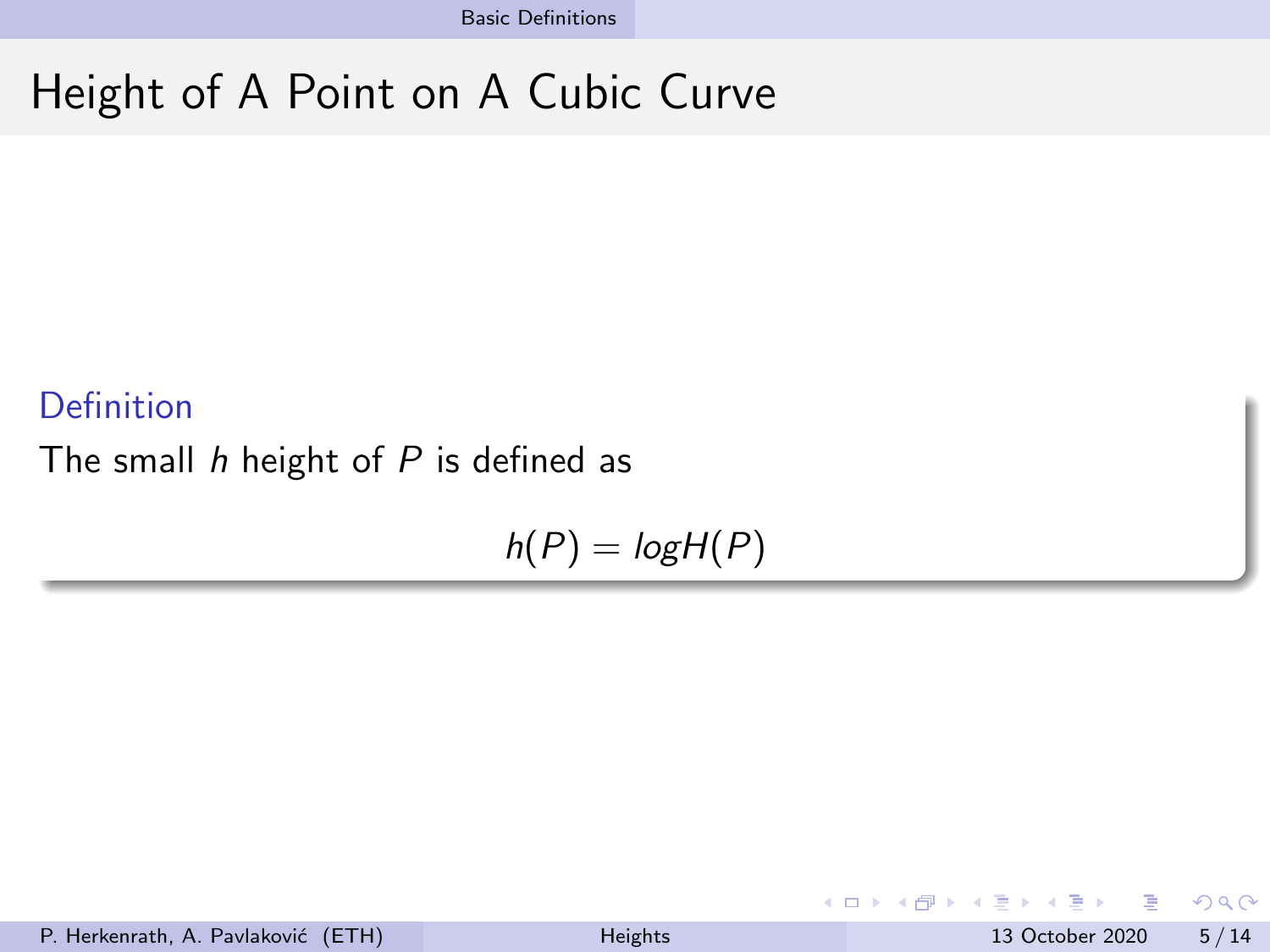## <span id="page-7-0"></span>Results for Proving Mordell's Theorem

### Lemma 1

For every real number M the set

$$
\{P\in C(\mathbb{Q}): h(P)\leq M\}
$$

### is finite.

э

イロト イ押ト イヨト イヨト

 $QQ$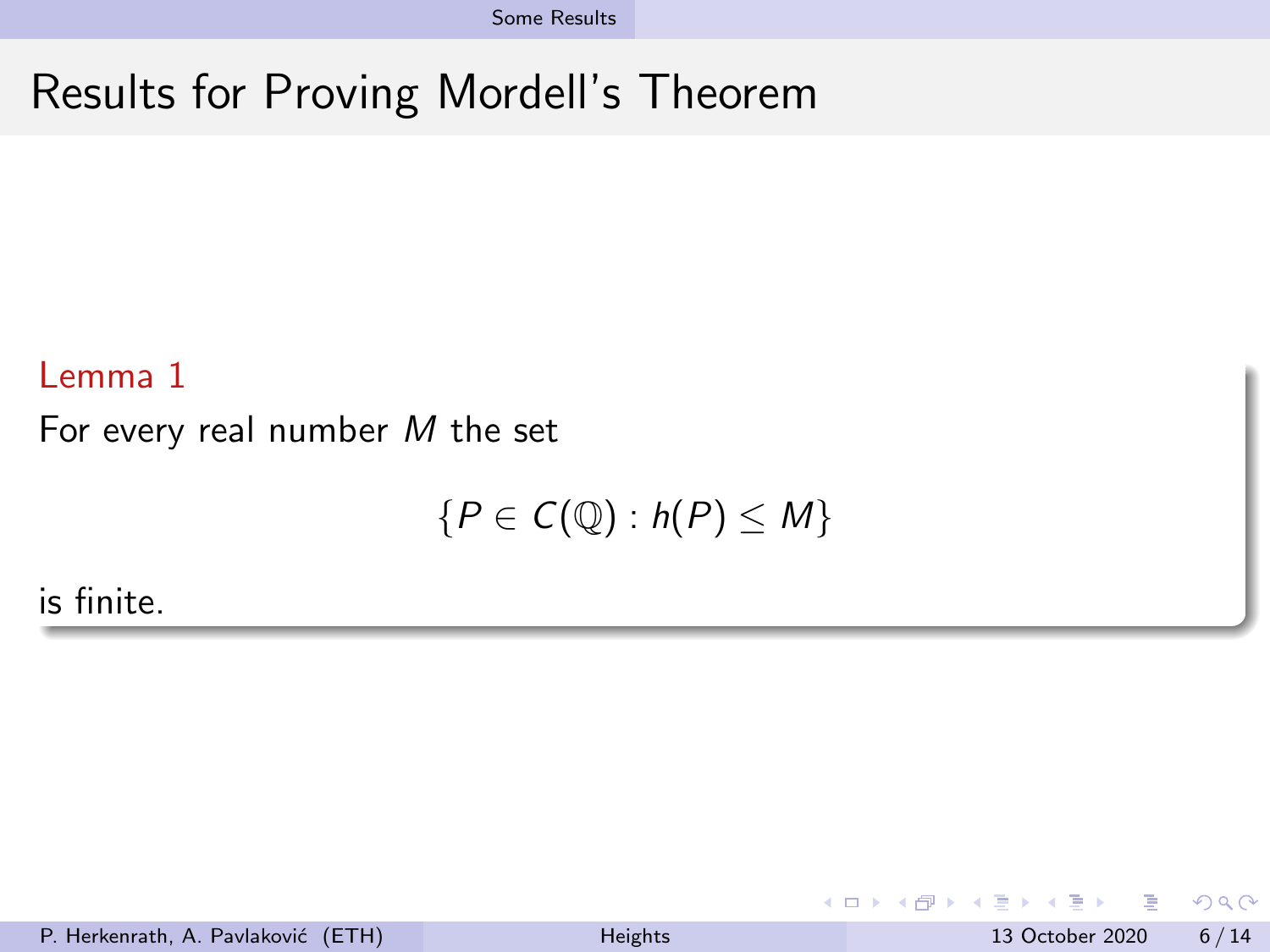### Results for Proving Mordell's Theorem

#### Lemma 2

Let  $P_0 \in C(\mathbb{Q})$  be fixed. Then there exists a constant  $\kappa_0$  depending on  $P_0$ and on  $a, b$ , and  $c$  such that

$$
h(P+P_0)\leq 2h(P)+\kappa_0
$$

for every point  $P \in C(\mathbb{Q})$ .

 $200$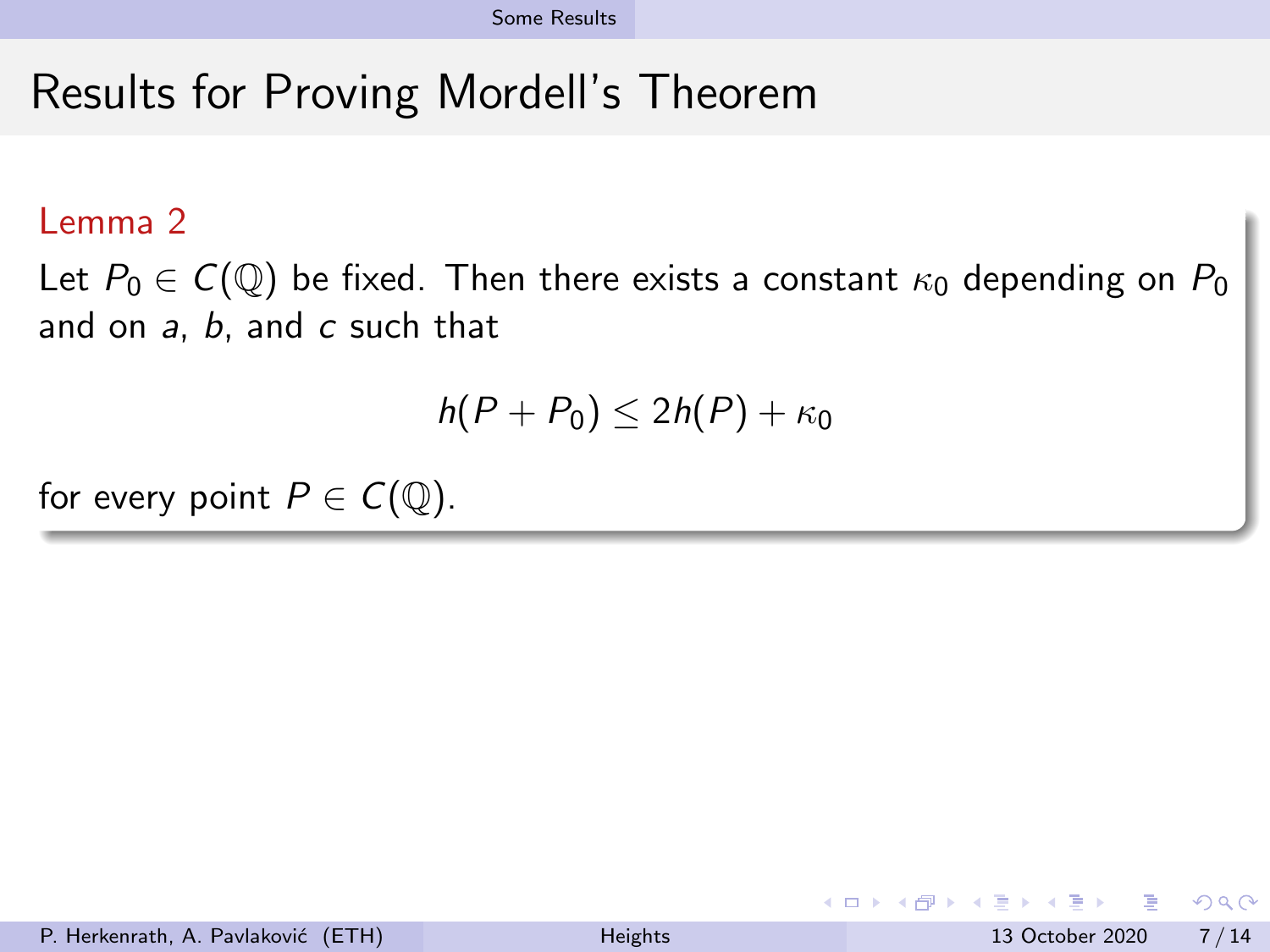### Results for Proving Mordell's Theorem

#### Lemma 2

Let  $P_0 \in C(\mathbb{Q})$  be fixed. Then there exists a constant  $\kappa_0$  depending on  $P_0$ and on  $a, b$ , and  $c$  such that

$$
h(P+P_0)\leq 2h(P)+\kappa_0
$$

for every point  $P \in C(\mathbb{Q})$ .

#### Lemma 3

There exists a constant  $\kappa$  depending on a, b, and c such that

$$
h(2P) \geq 4h(P) - \kappa
$$

for all  $P \in C(\mathbb{Q})$ .

P. Herkenrath, A. Pavlaković (ETH) http://www.discoperation.com/en/math/state/en/math/2020 7/14

э

 $200$ 

イロト イ押ト イヨト イヨト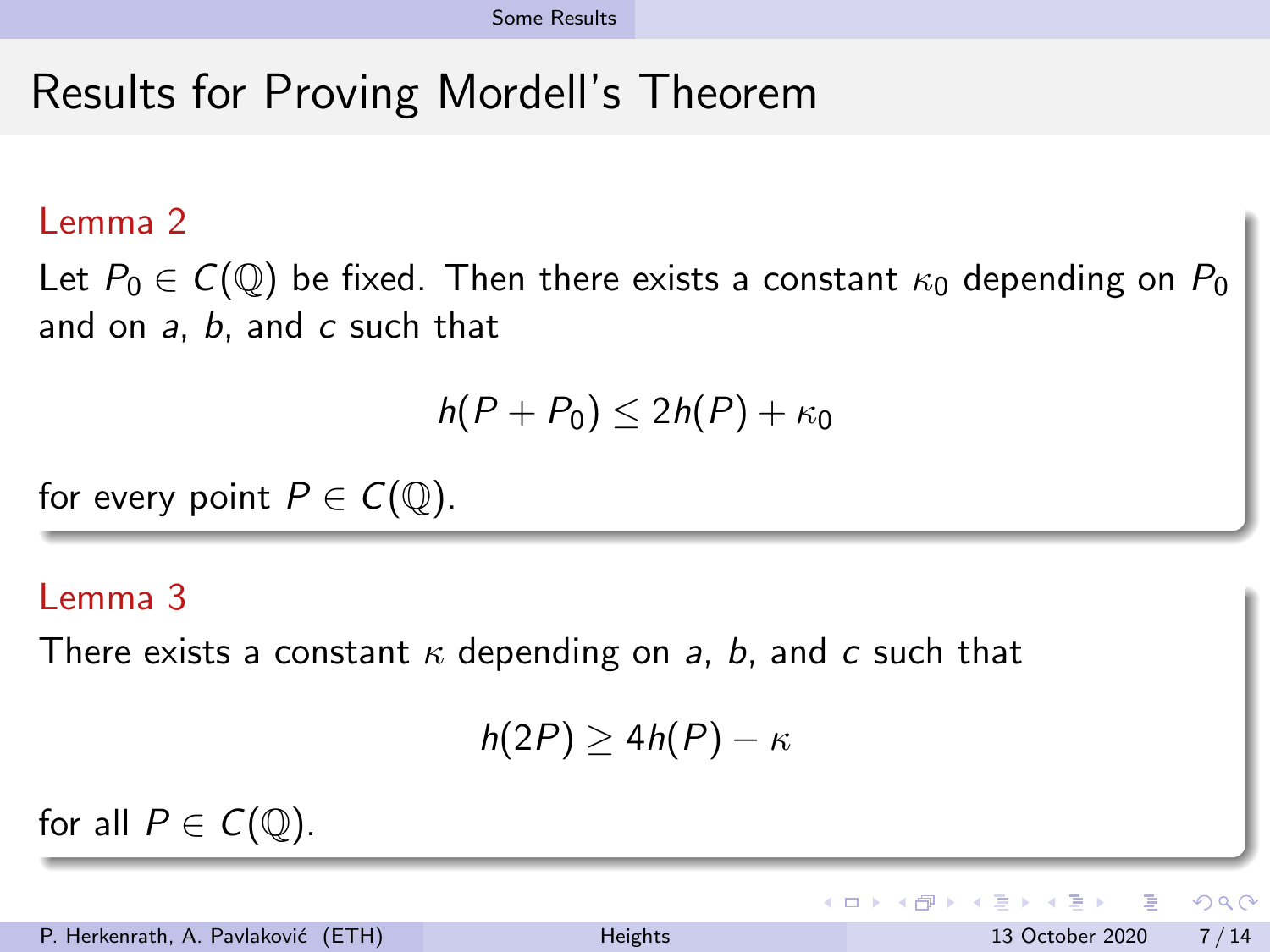[Some Results](#page-7-0)

## Results for Proving Mordell's Theorem

### Lemma 4

The index  $(C(\mathbb{Q}): 2C(\mathbb{Q}))$  is finite.

目

 $QQ$ 

イロト イ押ト イヨト イヨト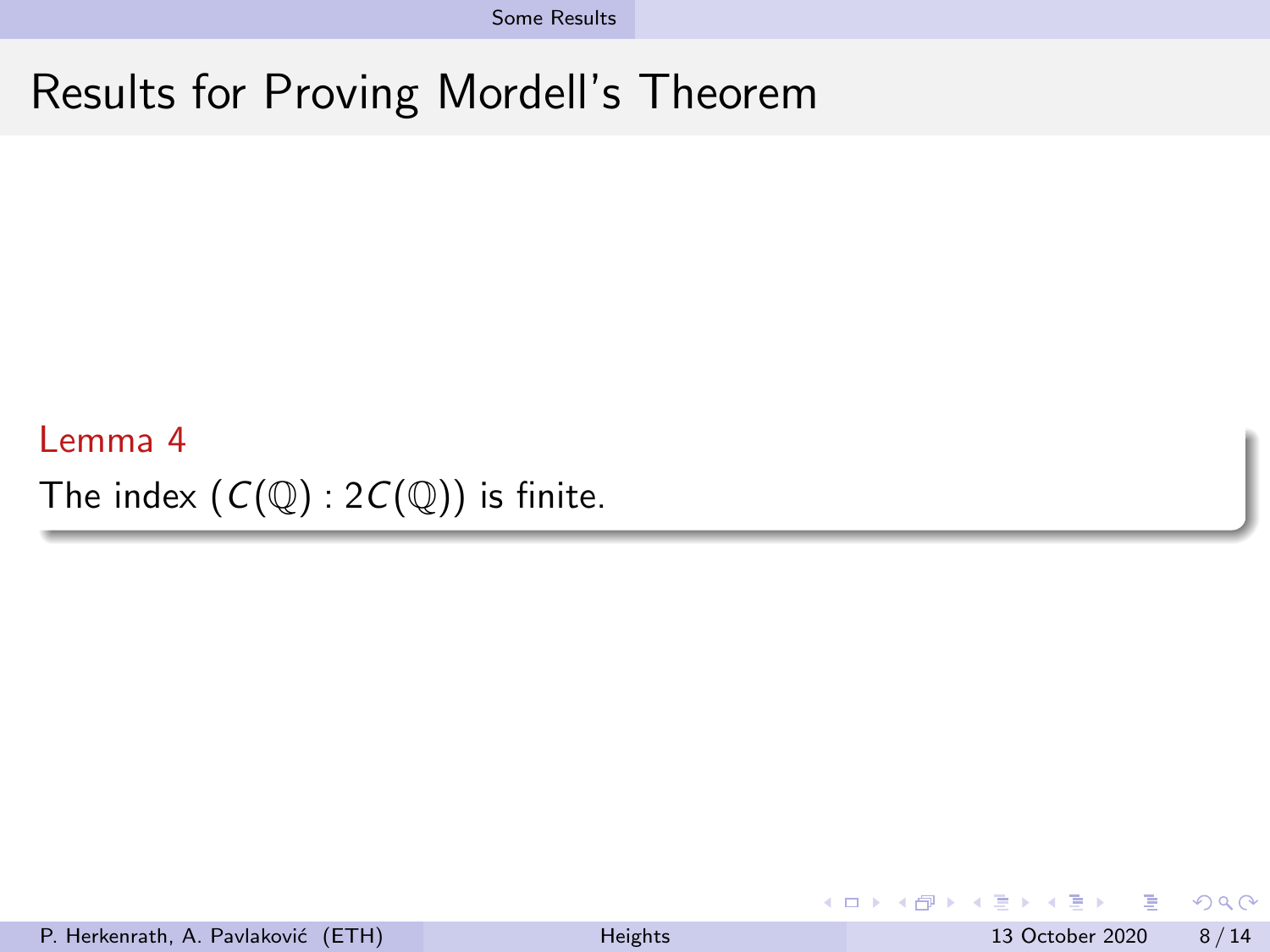#### **KO ▶ K@ ▶ K 통 ▶ K 통 ▶ 통 ← 9 Q ①**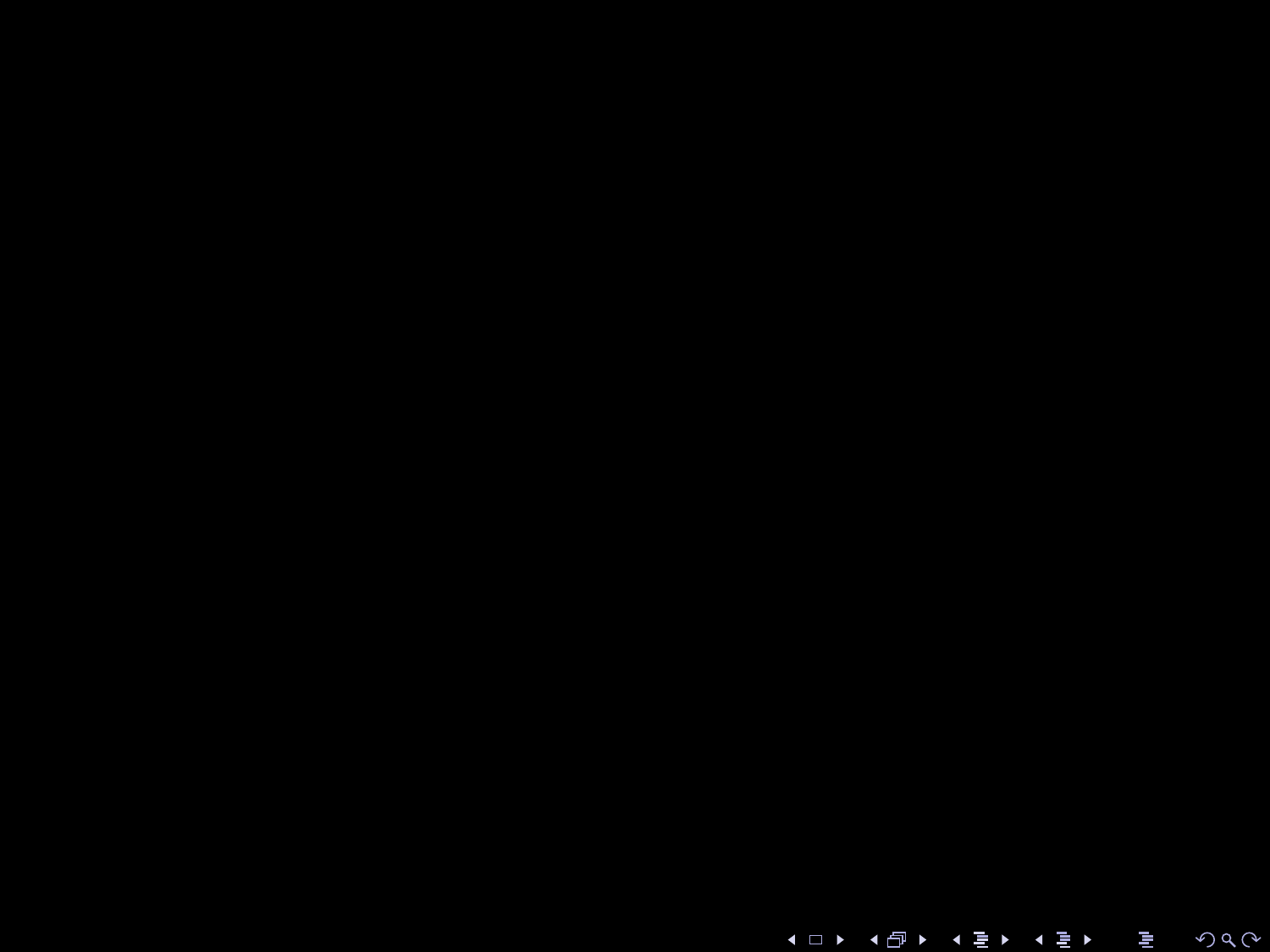### <span id="page-12-0"></span>Preliminary Results

#### Remark 1

Let  $P = (x, y)$  be a rational point on the curve. Then x and y have the form

$$
x = \frac{m}{e^2} \qquad y = \frac{n}{e^3}
$$

for  $m, n, e \in \mathbb{Z}$ , with  $e > 0$  and  $gcd(m, e) = gcd(n, e) = 1$ .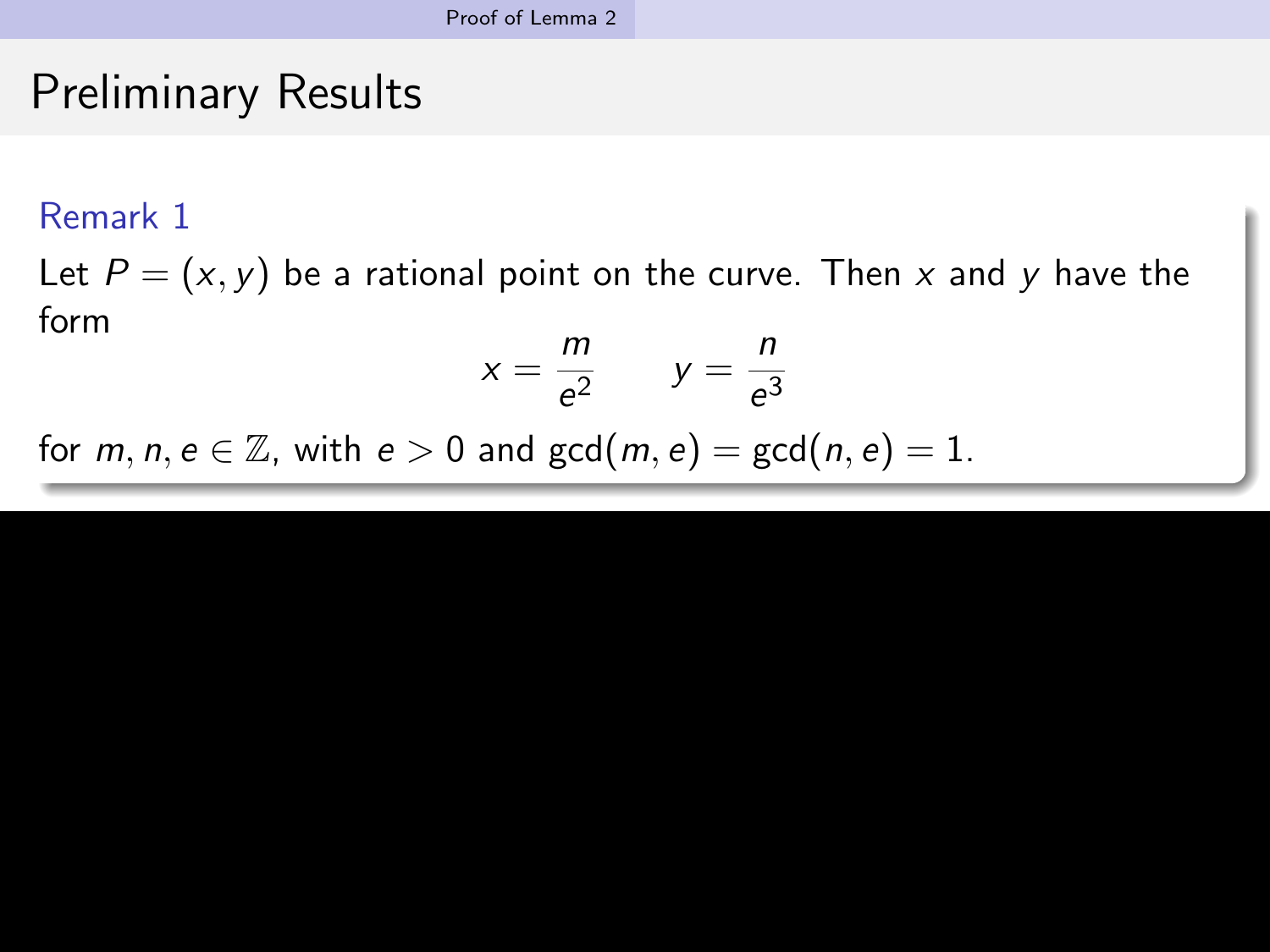### Preliminary Results

### Remark 2

Let the point  $P = \left(\frac{m}{e^2}, \frac{n}{e^3}\right)$  $\frac{n}{e^3}$ ) be given in lowest terms. Then the following inequalities hold:

$$
|m| \le H(P) \qquad e \le H(P)^{1/2} \qquad |n| \le KH(P)^{3/2}
$$

where  $K > 0$  is a constant depending on a, b, and c.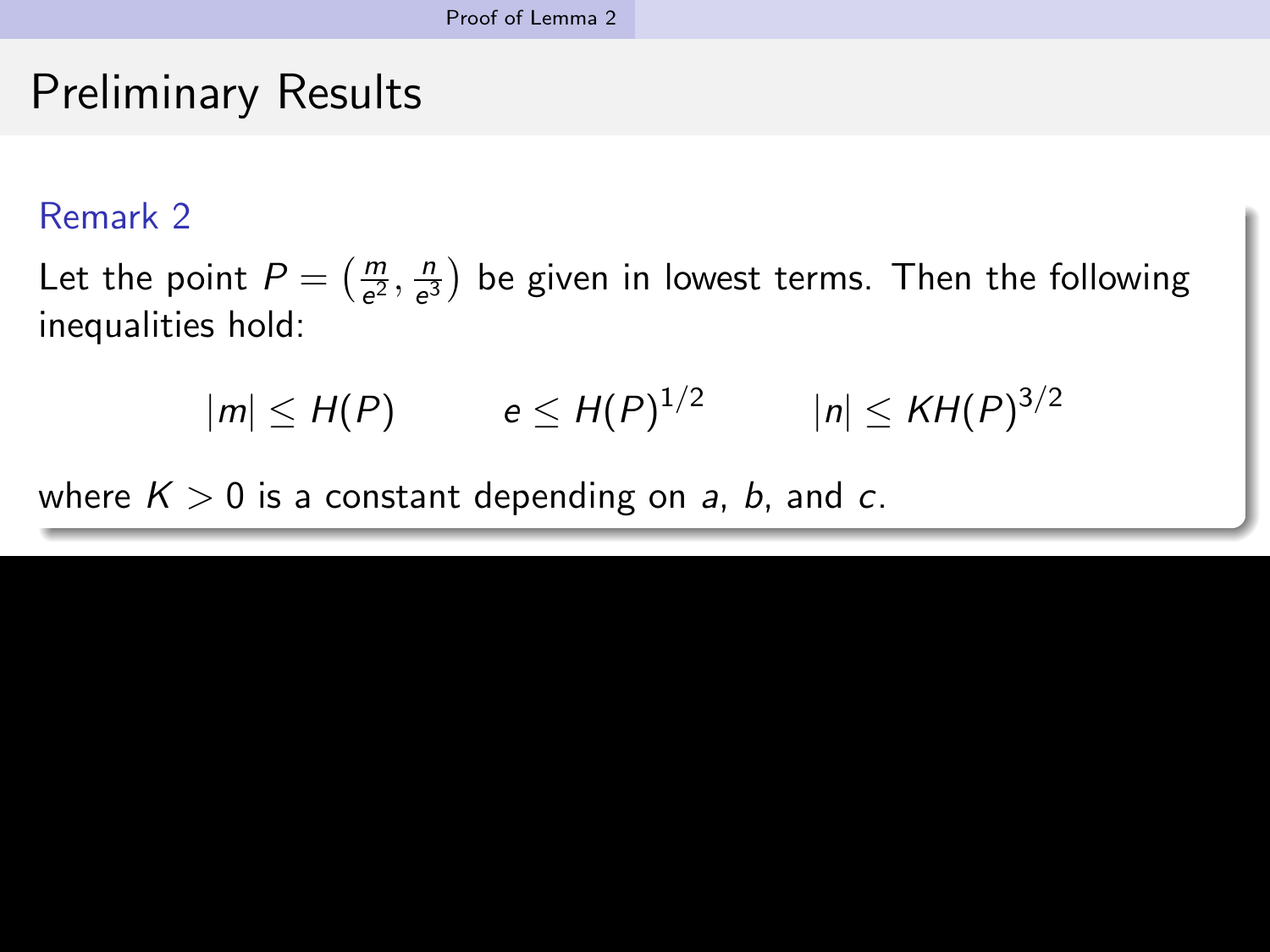### Lemma 2

Let  $P_0 \in C(\mathbb{Q})$  be fixed. Then there exists a constant  $\kappa_0$  depending on  $P_0$ and on  $a$ ,  $b$ , and  $c$  such that

$$
h(P+P_0)\leq 2h(P)+\kappa_0
$$

for every point  $P \in C(\mathbb{Q})$ .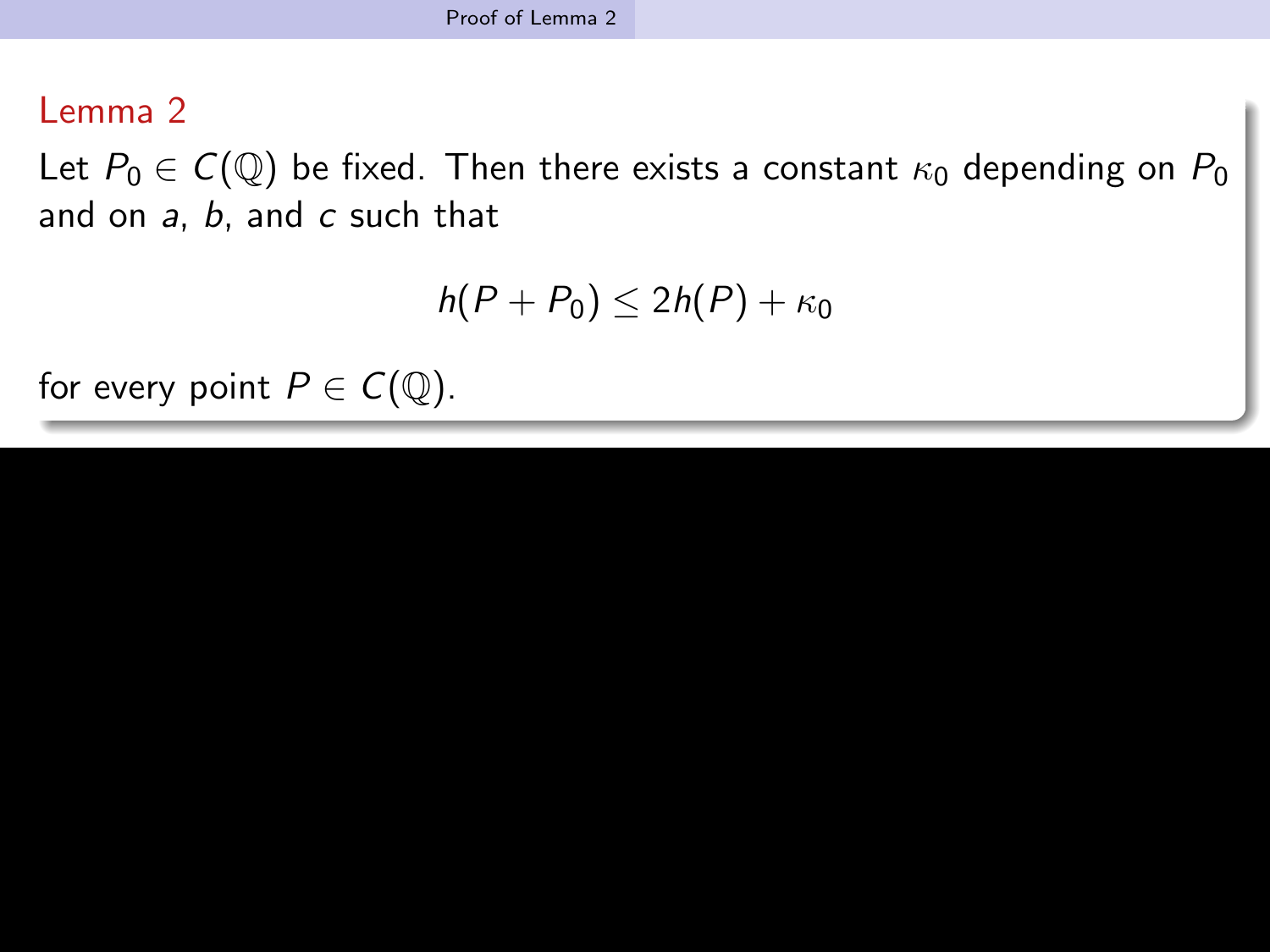### <span id="page-15-0"></span>Lemma 3

There exists a constant  $\kappa$  depending on a, b, and c such that

$$
h(2P) \geq 4h(P) - \kappa
$$

for all  $P \in C(\mathbb{Q})$ .